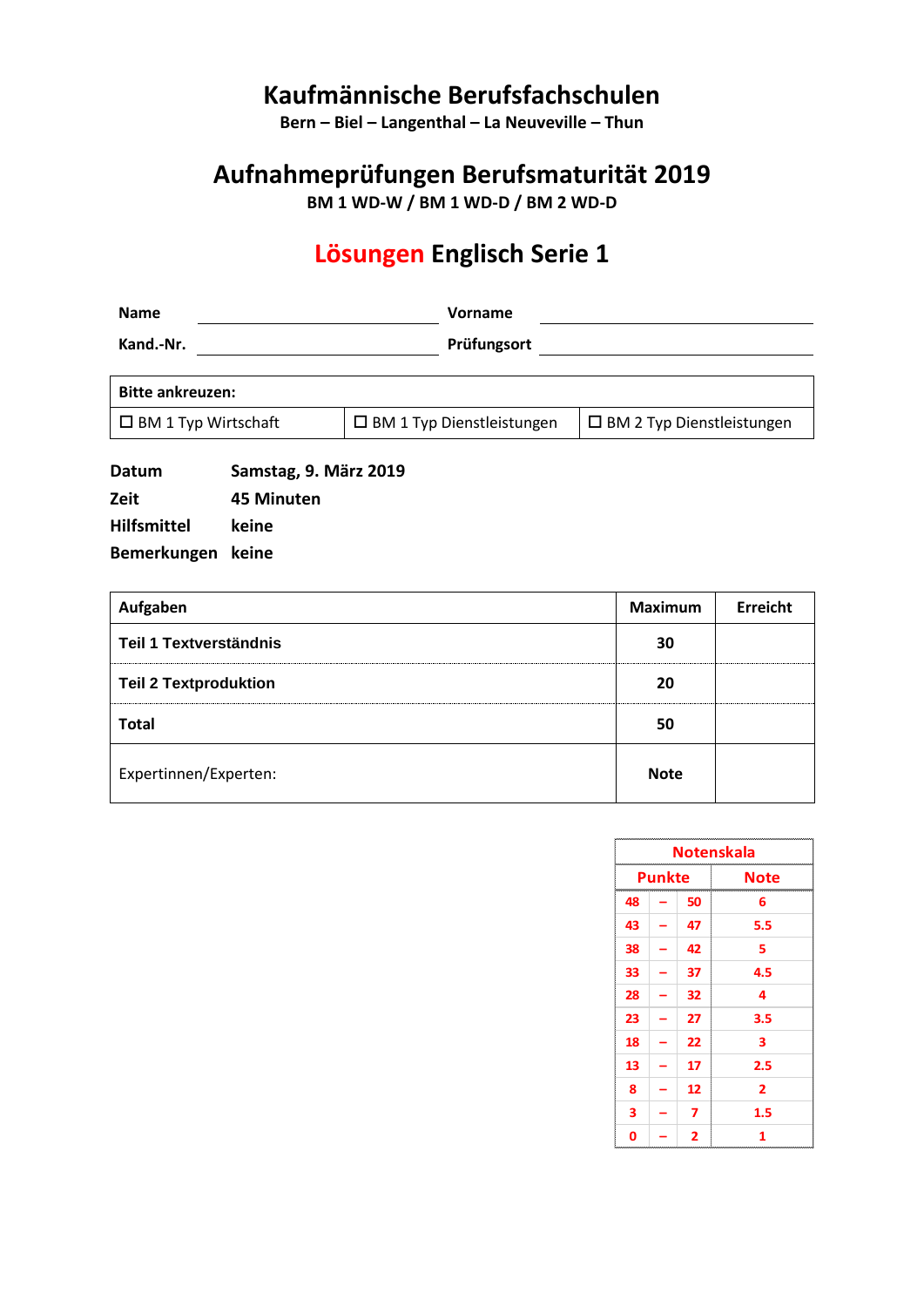## **Part 1 Reading (30 points, 25 minutes recommended)**

#### **A. True, false, doesn't say \_\_\_\_\_ / 10 P**

#### **Look at the sentences below about a girl called Sarah and her new school building. Read the text on the next page to decide if each sentence is true, false or doesn't say.**

|    |                                                                                                                               | true | false        | doesn't<br>say |
|----|-------------------------------------------------------------------------------------------------------------------------------|------|--------------|----------------|
| 1. | Sarah's school is the first one in her country to be made<br>completely of wood.                                              |      | x            |                |
| 2. | Sarah had mixed feelings about seeing the space cleared for<br>building the school.                                           | x    |              |                |
| 3. | Builders managed to carry on with work on the school<br>despite the weather.                                                  |      | X            |                |
| 4. | There is one room that is kept just for local people to use for<br>meetings.                                                  |      | $\mathbf{x}$ |                |
| 5. | The pupils are excited to use the new changing rooms<br>because they are closer to the new sports field.                      |      |              | $\mathbf{x}$   |
| 6. | The heaters regulate the inside temperatures.                                                                                 |      | X            |                |
| 7. | The new school building has great benefits for people who<br>like to sing.                                                    | X    |              |                |
| 8. | The builders wanted to do something traditional for the<br>school when they'd finished the roof.                              | X    |              |                |
| 9. | Pictures of the wind turbine behind the school can now be<br>seen online.                                                     |      | x            |                |
|    | 10. The students of Langleys School are busy preparing to do a<br>performance for their parents in their new school building. |      | x            |                |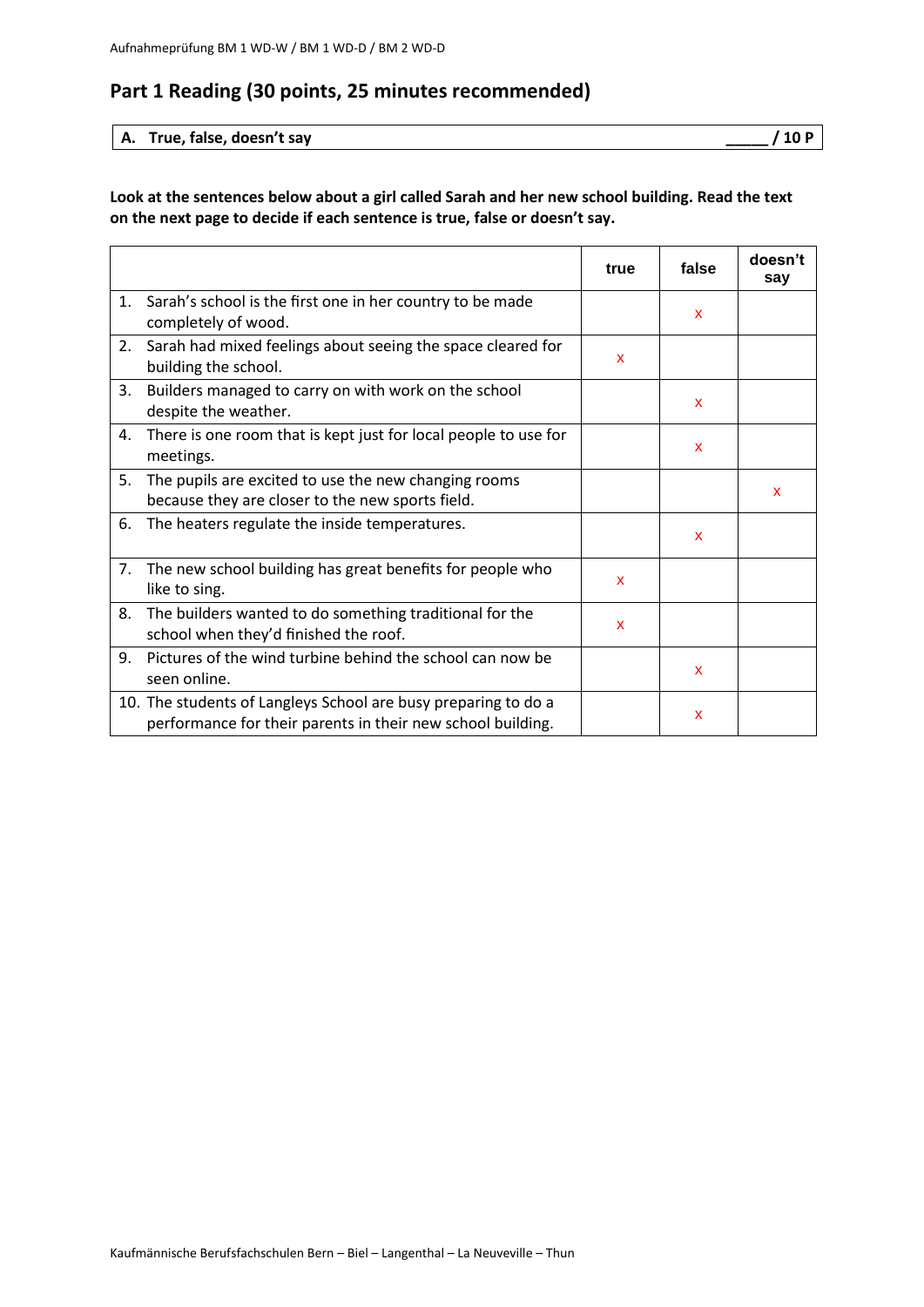#### **B. Multiple Choice \_\_\_\_\_ / 10 P**

- *1. Hi Cynthia, The hotel Mirage is a fantastic place. Just as you described it. Thanks for recommending it. We liked it so much we've already booked it for next year. Tamara*
- 2. **THIS ROAD WILL BE CLOSED FROM TUESDAY MORNING 6TH MAY FOR TWO WEEKS.**
- 3. Child fares are not available on any of our routes after 10pm. Adult fares will be charged at these times.

4. **LIBRARY HOURS OPEN 8 AM TILL 4.30 PM WEEKDAYS 9 AM TILL 2 PM SATURDAY**

# **SHALLOW WATER NO DIVING**

5.

6. After School Activity Notice Board

> Please sign up for next week's activities before Friday. If you fail to do so, we will select activities FOR YOU.

- A. Tamara has stayed in the hotel before.
- B. Cynthia has already visited at the Mirage before.
- C. Tamara wants to go to the Mirage with Cynthia next year.
- A. It is not possible to use this road on Tuesday evening.
- B. The road will be closed in two weeks' time.
- C. You can't use this road before May  $6^{\text{th}}$ .
- A. You have to pay adult fares at all the times.
- B. Children who appear older than 10 years old may be asked to pay the adult rate.
- C. Children must use an adult ticket after 10pm.
- A. The library is open 5 days a week.
- B. The library closes later on Saturday.
- C. The library is not open on Sunday.
- A. The water is not deep enough for diving.
- B. The water is not deep enough for swimming.
- C. You can dive from here.

…

Students who don't sign up before Friday

- A. won't be able to choose their activities next week.
- B. will not be able to do any activities next week.
- C. will have to work while other do the activities.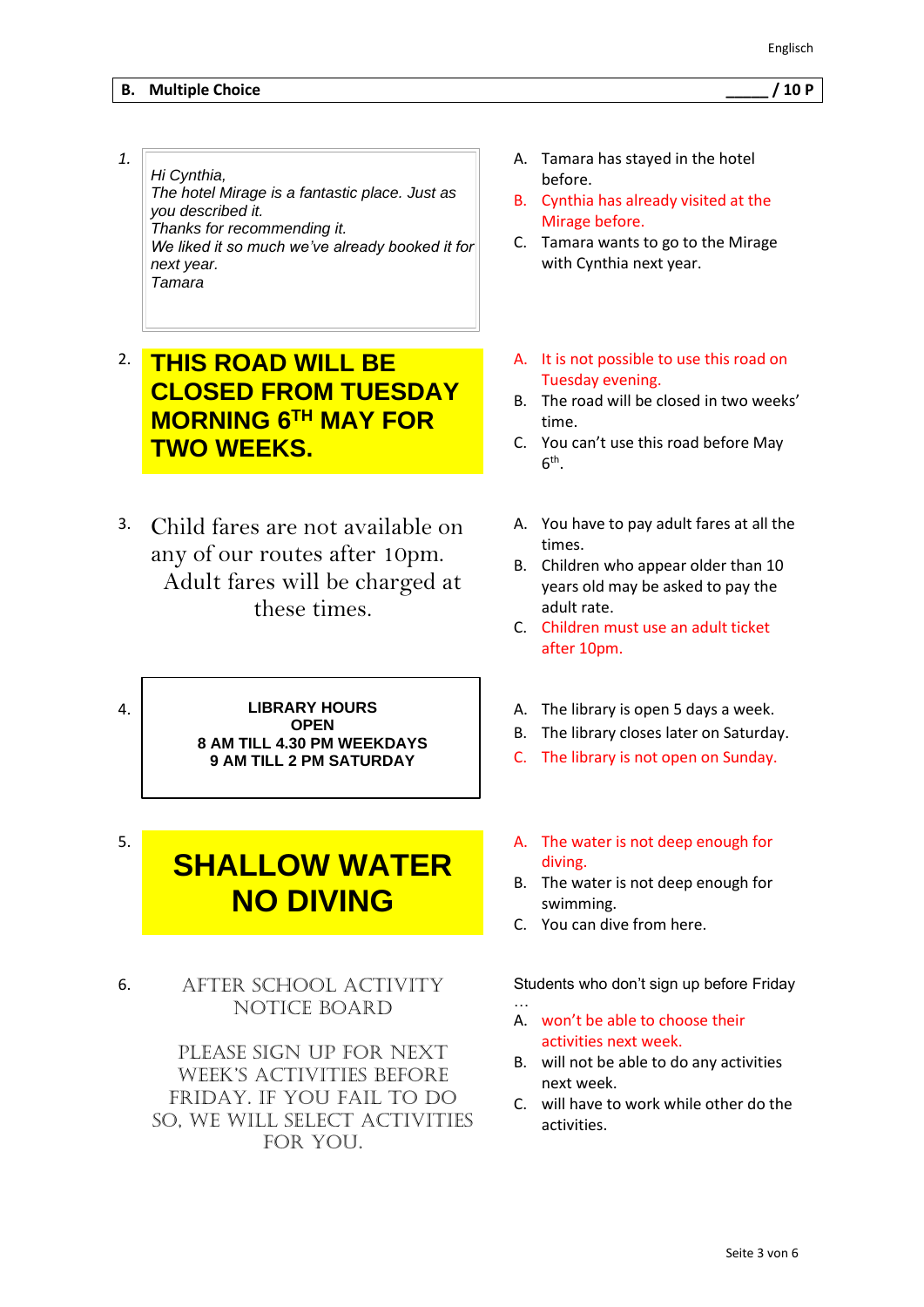# Outdoor shoes must not be worn in the sports hall

- DO NOT ADJUST YOUR PICTURE WE ARE EXPERIENCING TECHNICAL difficulties!
- *9.*

7.

8.

Jonas, I'm going to be late. Don't wait for me at the bar. I'll go straight to the restaurant. I'll meet you there. Francine

- A. Hand in your shoes at the sports hall.
- B. Don't leave your shoes outside the sports hall.
- C. Change your shoes before entering the sports hall.
- A. There is something wrong with the TV.
- B. You should call an engineer.
- C. There is something wrong at the TV station.
- A. Francine will meet Jonas at the bar.
- B. Jonas should go to the restaurant without Francine.
- C. Francine can't go to the restaurant. She will meet Jonas at the bar.

- 10. NO DOGS ALLOWED INSIDE CAMP
- A. Camper's dogs can remain here
- B. Dogs must be looked after
- C. Dogs must not be brought in here.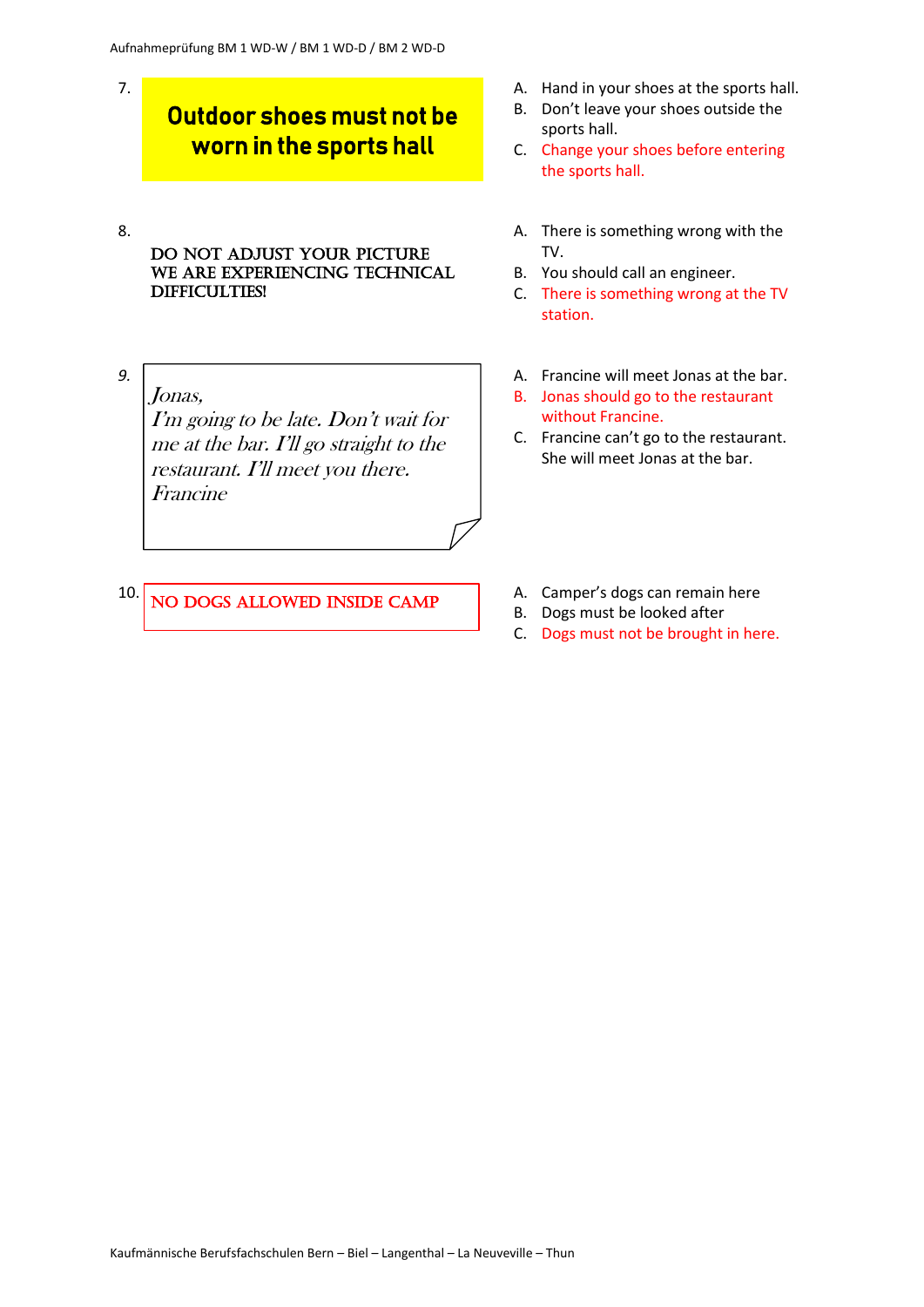### **C. Matching \_\_\_\_\_ / 10 P**

|    | Person                                                                                                                                                                                  | <b>Film</b> |
|----|-----------------------------------------------------------------------------------------------------------------------------------------------------------------------------------------|-------------|
| 1. | Alisha is studying business at university. She usually goes to the cinema on Friday<br>evening. She enjoys films that are based on real life and from which she can learn<br>something. | C           |
| 2. | Cindy has decided to take her sister to the cinema for her birthday. They both like<br>love stories that have happy endings.                                                            | н           |
| 3. | <b>Henry and Julie</b> go to the cinema about once a month. They particularly like                                                                                                      | в           |
|    | detective stories and do not pay much attention to which actors are in the film.                                                                                                        |             |
| 4. | <b>Simon</b> is a hard-working medical student. He doesn't have very much free time, but<br>he likes going to the cinema to relax, and enjoys a good laugh.                             | E           |
| 5. | <b>Marc</b> wants to take his 11-year-old daughter Kathy to the cinema at the weekend.<br>They want to see a film with plenty of excitement.                                            | F           |